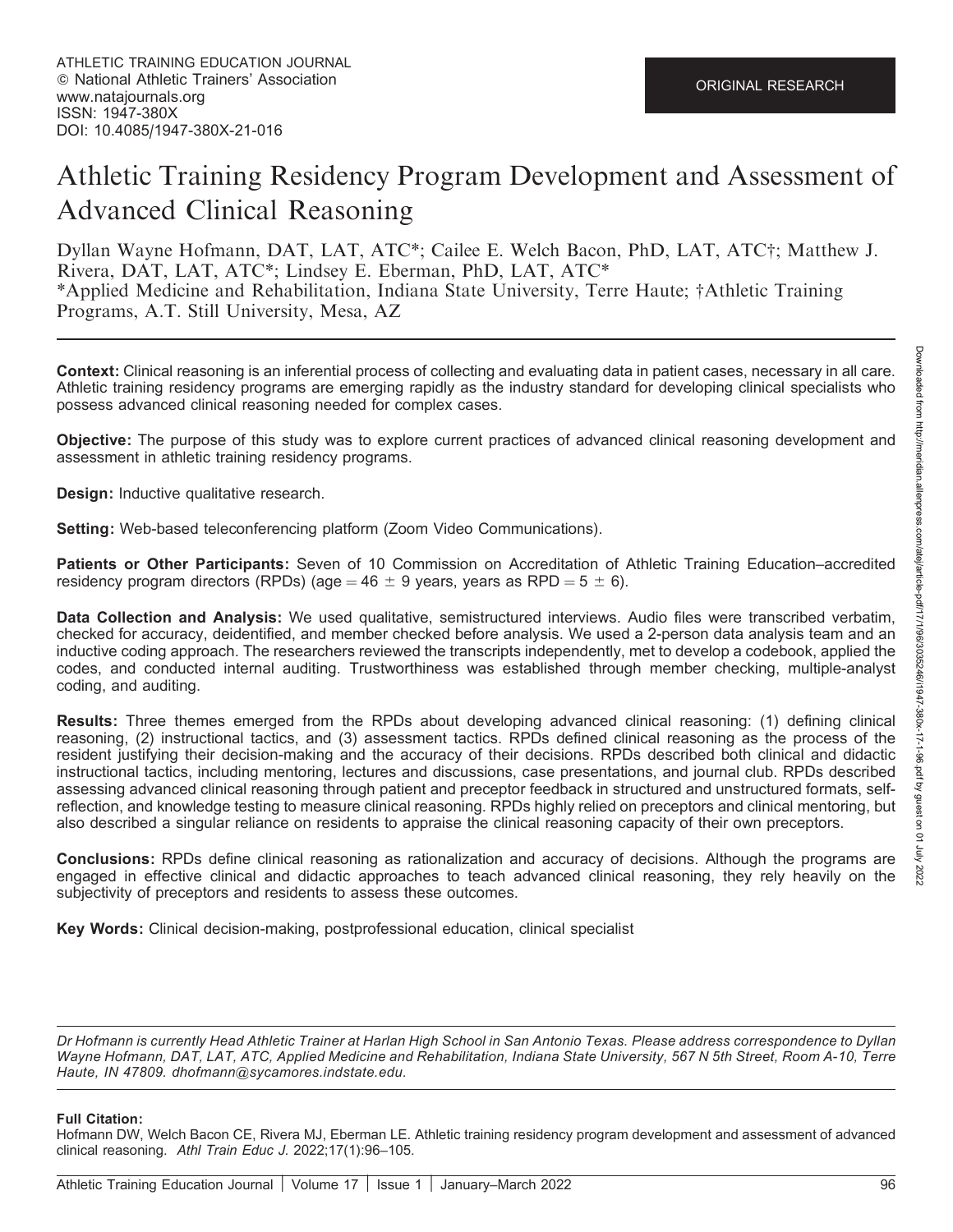# Athletic Training Residency Program Development and Assessment of Advanced Clinical Reasoning

Dyllan Wayne Hofmann, DAT, LAT, ATC; Cailee E. Welch Bacon, PhD, LAT, ATC; Matthew J. Rivera, DAT, LAT, ATC; Lindsey E. Eberman, PhD, LAT, ATC

#### KEY POINTS

- Residency program directors define clinical reasoning as the rationalization and accuracy of decisions, specifically related to definitively diagnosing and creating treatment plans for patients.
- Residency programs are implementing a variety of clinical and didactic instructional strategies to advance clinical reasoning in their residents as well as several assessment tactics to measure proficiency.
- As residencies continue to evolve, more robust assessment measures of advanced clinical reasoning should be integrated to complement the clinical mentoring and didactic education offered through these programs.

#### INTRODUCTION

As the profession has evolved, athletic training education has moved to mirror the structure and competencies of other allied health care professions.1,2 One way the profession has shifted is in the development of accredited residency programs. The purpose of athletic training residency programs is to develop clinical specialists in focused areas of practice such as orthopaedics or pediatrics.<sup>3</sup> To assess resident progression throughout their time in residency, the Athletic Training Milestones Project (AT Milestones Project) was created as an educational tool to measure both maintenance of core competence and proficiency development within a specialty area of practice that is based on previous work within the medical education community.<sup>4</sup> Even though neither the AT Milestones Project nor the Commission on Accreditation of Athletic Training Education (CAATE) has identified clinical reasoning specifically as a measurable component of clinical education, the skill of clinical reasoning is a foundational competency for the implementation of evidence-based care and is highlighted as such in a multitude of postprofessional health care residency programs and fellowships.<sup>5–7</sup> Unfortunately, the current literature regarding the development and assessment of clinical reasoning in athletic training education is scarce, particularly pertaining to advanced clinical reasoning developed through residency programs.

The 2 most discussed models of clinical reasoning in research are hypothetico-deductive reasoning and case-pattern recognition.<sup>8</sup> Hypothetico-deductive (analytical) reasoning can be described as the formation of a hypothesis and the subsequent testing to prove or disprove the hypothesis.<sup>8</sup> This model of reasoning is most used by novice clinicians. Case-pattern recognition (nonanalytical) involves the recognition of key features that trigger connections to past knowledge and experience, and is used more commonly by experienced clinicians.<sup>8</sup> Although literature does not identify a particular model to be superior, Eva et al<sup>9</sup> suggested that a combination of analytical and nonanalytical clinical reasoning is most helpful in clinical diagnosis. In an effort to improve clinical

reasoning development in athletic training education, some learning strategies have been identified in literature. Some methods include the learner-centered technique of summarizing findings, narrowing differentials, analyzing differentials, probing instructors, planning management, and self-directed learning for case presentations or case-based analogical reasoning with cuing from an instructor.<sup>10,11</sup> Further, medical education as a whole has identified and implemented a number of objective measures of clinical reasoning that can demonstrate detectable change, such as the Diagnostic Thinking Inventory or Script Concordance Test.12–14 However, to our knowledge, there is no literature suggesting how or if these techniques or others are being applied to the development of advanced clinical reasoning among clinical specialists in athletic training. Exploring how residency program directors (RPDs) or preceptors develop and assess clinical reasoning could help educators understand the purpose of a residency and aid educators at all levels of education.

With little to no current evidence to describe how athletic training residency programs develop and assess clinical reasoning skills, it is difficult to understand how programs are guiding residents in their progression towards becoming clinical specialists. Therefore, the purpose of this study was to explore current practices and perceptions of clinical reasoning development and assessment in residency programs. This study was guided by the following questions: (1) How do athletic training residency programs develop clinical reasoning among their residents? (2) In what ways, if any, do athletic training residency programs measure clinical reasoning development?

#### METHODS

#### Design

We used a qualitative research design with inductive coding to investigate clinical reasoning development and assessment in athletic training residency programs. An inductive approach to qualitative research has been described as a simple and effective system for the identification of themes from raw, qualitative data.15,16 A general inductive approach is very similar to the grounded theory approach; however, unlike grounded theory, a general inductive approach typically stops at the description of themes without construction of a theory.15,16 This study was approved by the university institutional review board before participant recruitment and data collection.

#### **Participants**

RPDs from CAATE-accredited athletic training residency programs were recruited for participation in this study and all participants consented before each interview. RPDs are responsible for compliance with CAATE standards; planning,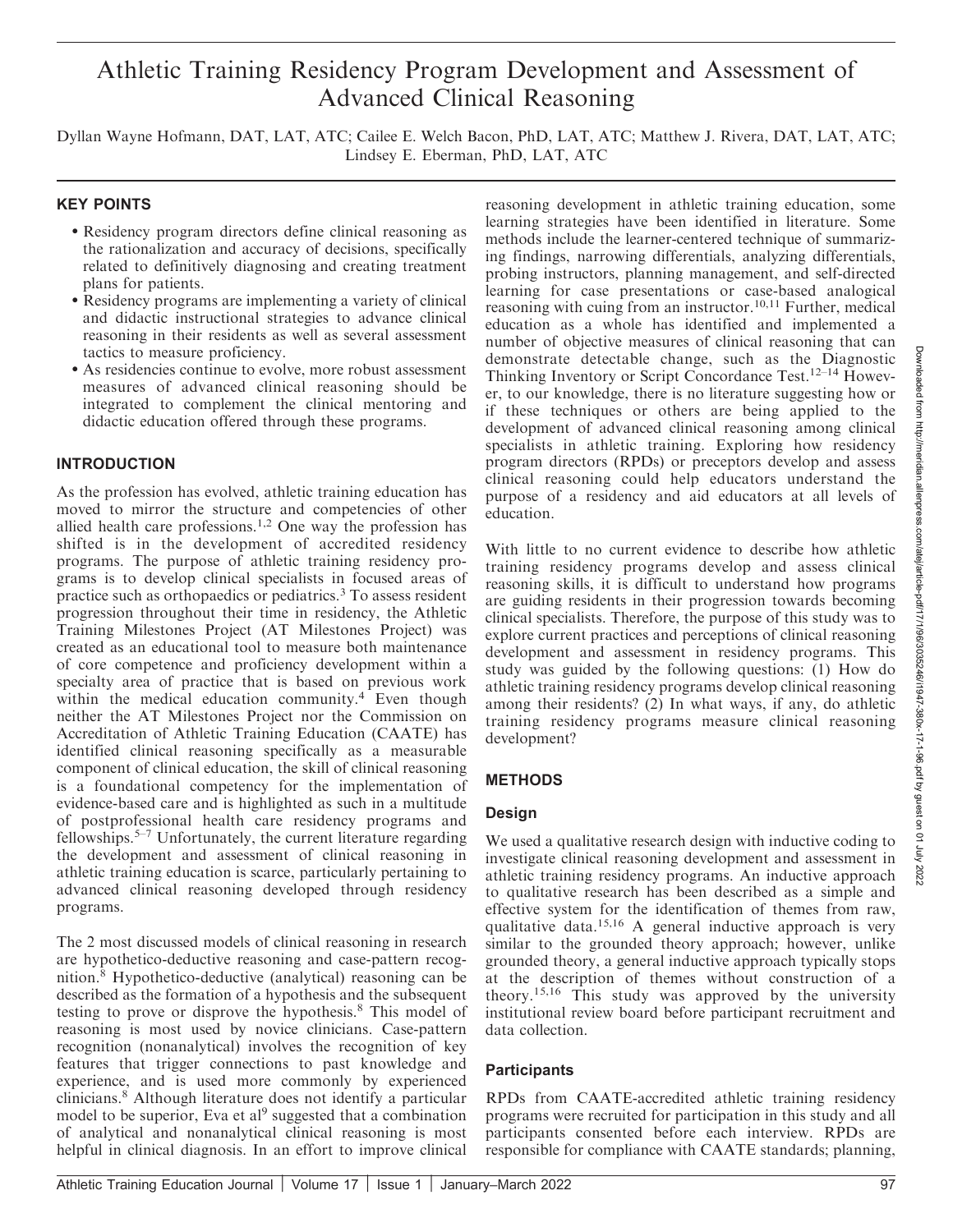Table 1. Participant Demographic Characteristics

| Pseudonym   | Age, y   | Gender <sup>a</sup> | Years<br>of AT<br>Certification | Years as<br>Residency<br>Program<br>Director |
|-------------|----------|---------------------|---------------------------------|----------------------------------------------|
| Benjamin    | 48       | Male                | 23                              | 10                                           |
| Jacob       | 52       | Male                | 22                              | 16                                           |
| Judith      | 35       | Female              | 16                              | 3                                            |
| Naomi       | 33       | Female              | 11                              | 2                                            |
| Patrick     | 42       | Male                | 20                              | 5                                            |
| Isaiah      | 48       | Male                | 23                              |                                              |
| Peter       | 61       | Male                | 38                              |                                              |
| Mean $+$ SD | $46 + 9$ |                     | $22 + 8$                        | 6                                            |

Abbreviation: AT, athletic trainer.

<sup>a</sup> Five men (71.4%), 2 women (28.6%).

development, implementation, delivery, documentation, and assessment of the residency program; clinical practice experiences, and programmatic budgeting.<sup>3</sup> At the time of this study (June 2020) there were 10 CAATE-accredited residency programs, and emails were sent to all 10 RPDs. Seven RPDs consented to participate in the study. Participant demographics can be seen in Table 1.

#### Instrumentation

To collect data, a semistructured interview protocol was developed and reviewed by members of the research team. In addition, the script was also reviewed by 2 other athletic trainers with experience in qualitative research and residency education. The final interview script consisted of 6 demographic items and 10 exploratory questions. All questions were open-ended and most included follow-up questions, which allowed the principal investigator to ask probing questions and have flexibility in the data collection. Questions in the script addressed how residency programs develop and assess clinical reasoning (Table 2).

# Procedure

All interviews were performed by the principal investigator via Zoom Video Conferencing (Zoom) software. All interviews were audio only to ensure consistency among all participants regardless of the participant's access to a video camera. The interview began by asking participants for verbal informed consent to participate in the study and have their responses recorded. All participants were informed before the interview that they maintained the right to stop the interview and withdraw their responses from the study at any time during the data collection. Interviews lasted roughly 30 minutes, and participants were given 15 days to withdraw data after collection.

Audio from all interviews was recorded and transcribed using Zoom transcription software. Transcripts were then reviewed for accuracy by the principal investigator. The principal investigator also removed any personal identifying information and assigned pseudonyms to ensure participant confidentiality. After participant transcripts were deidentified, each transcript was sent to the respective participant to check for accuracy (ie, member checking). Interviews and recruitment

# Table 2. Interview Protocol

- 1. Please describe your athletic training residency program (ask specific questions below if any are not answered)
	- a. What is the program's specialty area in athletic training?
	- b. How many faculty members does the residency have?
	- c. What are those faculty members' roles?
	- d. How many preceptors do the residents have?
	- e. How many hours a week do the residents spend in didactic learning?
	- f. What clinical experiences are residents exposed to?
- 2. On average, how many hours do residents spend in clinical practice per week?
- 3. On average, how many hours do the resident spend in one-on-one mentored time with preceptors?
- 4. What skills do you hope your residents possess upon program completion?
- 5. In what ways, if any, do you develop these skills? a. If diagnostic skills are stated—In what ways do you develop advanced diagnostic skills?
	- b. If rehabilitation skills are stated—In what ways do you develop advanced exercise prescription skills?
	- c. If advanced intervention skills are stated (eg, manual therapy)—How do you develop advanced intervention selection skills?
- 6. What learning outcomes do you use to guide resident development?
- 7. How would you define clinical reasoning?
- 8. In your opinion, what is the importance of clinical reasoning in the development of a clinical specialist?
- 9. In what ways, if any, does your program ensure preceptors demonstrate clinical reasoning in their practice?
- 10. In what ways, if any, does your program develop clinical reasoning skills among the residents?
- 11. How do you assess and reassess clinical reasoning skills throughout the program?
	- a. What tools, if any, do you use to measure clinical reasoning development?
- 12. If a tool is mentioned—Can you describe the tool? What has been your experience with those tools?
- 13. If no tool is mentioned—Would you be willing to use an assessment tool if available? Why or why not?
- 14. What learning strategies, if any, have you implemented that have aided in clinical reasoning development among residents?
	- a. Can you explain these strategies?

continued until we reached saturation, whereby the interviews were yielding no new information. Saturation was achieved in that redundancy had occurred through much of the interview process.

# Data Analysis and Management

Inductive coding was performed on the participant transcripts following a rigorous inductive process that has been previously described in the literature.15,17,18 First, the 2 members of the research team (D.W.H., L.E.E.) completed close readings of the text so that they had good familiarity with the data. Then, categories and themes were applied to the textual data independently by the investigators. The 2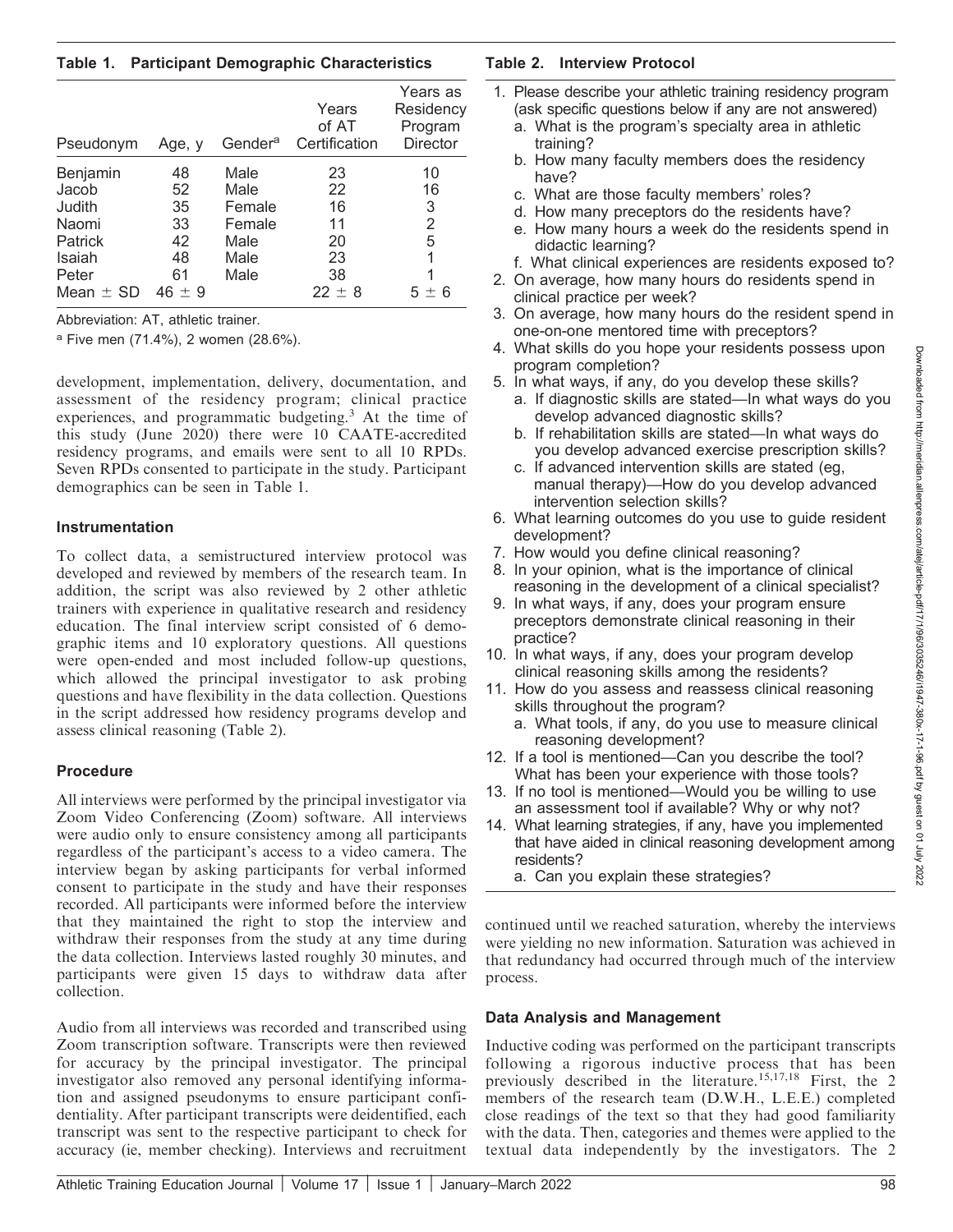Figure 1. Study flowchart. \*Only residency program directors of Commission on Accreditation of Athletic Training Education (CAATE) residencies were considered for inclusion into the study. \*\*Used to establish trustworthiness.



members (D.W.H., L.E.E.) then met to discuss and develop a codebook that would be applied to the data. These categories were then organized so that groups of overlapping or lowerorder themes could be grouped into overarching, higher-order themes. Following methods used in other inductive content analysis research, this process was continued until first-, second-, and third-order themes were developed.<sup>18</sup>

To assess trustworthiness, member checking, peer debriefings, and an internal audit were performed in accordance with recommendations for effective general inductive approaches to qualitative research.<sup>15</sup> Member checks were performed by research participants to safeguard accuracy and clarity. Peer debriefings with 2 researchers (C.E.W.B., M.J.R.) experienced in qualitative research also helped ensure credibility of the coding process. Finally, an audit was performed by a final member of the research team to assess methodologic rigor and accuracy of coding. A flowchart of the entire study process can be found in Figure 1.

#### RESULTS

After analysis of the data, 3 main themes emerged: defining clinical reasoning, instructional tactics, and assessment tactics (Figure 2). Clinical reasoning was primarily defined by participants as the process of justifying or explaining decision-making. Some RPDs also defined clinical reasoning as accuracy in diagnosis or management of orthopaedic conditions. Instructional tactics described by RPDs included a heavy emphasis on mentorship along with didactic methods such as lecture, journal club, and clinical scholarship. When discussing assessment tactics, participants described both structured and unstructured assessment of resident development by both athletic training residents and preceptors.

# Defining Clinical Reasoning

The most common definition of clinical reasoning given by participants was the process of justifying or explaining decision making by the resident. Several participants described clinical reasoning as the skill of taking relevant information from patient history, evaluation, and medical knowledge and conceptualizing this data to make clinical decisions. The residents then verbally describe that process to the mentor. Peter explained it as the following:

It is the ability to take information presented following a physical examination and medical history [and] to be able to formulate a plan of treatment utilizing current evidence and best practices in a patient-centered approach.

Other participants described clinical reasoning in a similar manner, with some adding that it is the resident's ability not only to make clinical decisions, but to verbally describe or demonstrate the reasoning process to the mentor. In this sense, Judith stated, ''Overall, it's hopefully our ability to be able to see their thought process specifically explained out [and] then how it's backed by the research.'' Judith's definition of clinical reasoning highlights the need for residency faculty to see residents demonstrate their clinical reasoning process and highlights a common theme of making evidence-based decisions. Another definition given by some of the participants was that clinical reasoning includes the accuracy of diagnosis and treatment planning. Jacob described clinical reasoning as the following:

It's being able to... take a competent history and understand past medical history. Identify what you know the patient presents with, whether that's even to the point of observation, palpation, patient physical exam, and then process that information. Taking in all aspects of the patient, current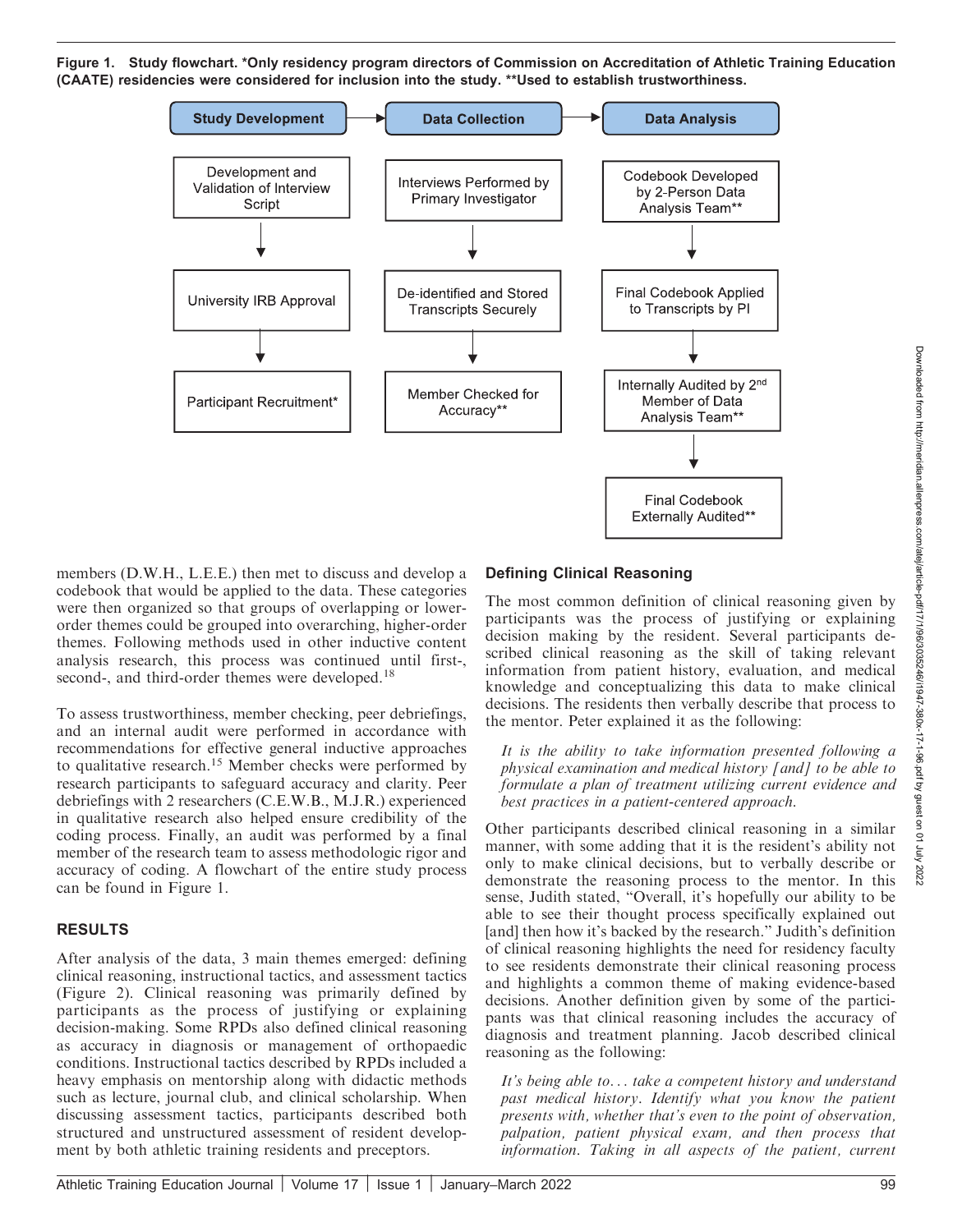

history, past medical history, past surgeries. Based on the pathology, looking at observation of the patient doing special tests and then taking all the information that they gather to come up with a differential diagnosis and then being able to utilize that to identify the treatment plan.

Judith also mentioned clinical reasoning through the lens of decision-making accuracy but expanded the definition to include the act of assessing decision accuracy by comparing clinical decisions to literature. Judith continued:

They start to develop their treatment progression of what they're initially going to focus on, or what are some manual techniques, or... some exercises that are proven to help this impairment and then... depending on the type of athlete, then we've also asked them to review the literature and see if there's any return-to-sport progressions that are available for that type of athlete or that type of injury. And if there isn't, then we asked them [to] find the most evidence-based applicable version. And then, how would you modify that based on your specific athlete or your athlete's position that isn't necessarily been catered to in the literature?

#### Instructional Tactics

RPDs described a wide range of instructional tactics that could be broadly grouped into clinical and didactic experiences. Clinically, participants emphasized a heavy reliance on mentorship as a primary instructional tactic (accredited residencies are required to ensure that 20% of the focused clinical practice time is one-on-one with a preceptor).<sup>3</sup> One common method used in residency education is mentor observation of practice. When asked about clinical experiences of the residents, Benjamin stated, ''It's mentorship based. They're not on their own. There's someone there that they're learning from who is in that current role that they aspire to.''

Benjamin's description of observed practice hinted that a substantial portion of resident clinical experience is under the supervision of a preceptor. Some participants described more

independent experiences for residents, and one described a lack of autonomous practice. On the topic of autonomy and practice observation by mentors, Isaiah said, ''They [residents] won't do anything autonomous. They'll always have someone with them when they're in their clinical hours.'' This was the experience described by only one of the RPDs.

Along with pure observation of practice, participants also described a heavy use of interactive questioning during clinical instruction. Participants explained this as an important step in clinical specialist mentorship, and most residency programs appear to place emphasis on regular, informal dialogue among preceptors and residents. Peter described his residency's use of interactive questioning as ''a lot of open-ended questions which will cause them to think without giving them the answer.''

Furthermore, participants emphasized interactive questioning as an important mentorship method in clinical reasoning development in residents. They described a form of cooperative learning in which residents can work through thought processes with preceptors. When discussing the interactive questioning and dialogue that occurs in his residency program, Jacob said,

It's that interdisciplinary learning or the cooperative learning, the ability for the athletic trainer resident to work with others who are already at the specialty area and be able to bounce ideas off of them.

Both observation of practice and interactive questioning were mentioned by several participants to describe a form of instructional tactics defined as guided practice. Through this, residents are given more autonomy in their practice. Residents can make clinical decisions in a safe environment and then lean on the experience, knowledge, and clinical reasoning abilities of preceptors to adjust and refine their own practice. In this model, preceptors can assess the abilities of the resident and amend instruction to fit the clinical development needs of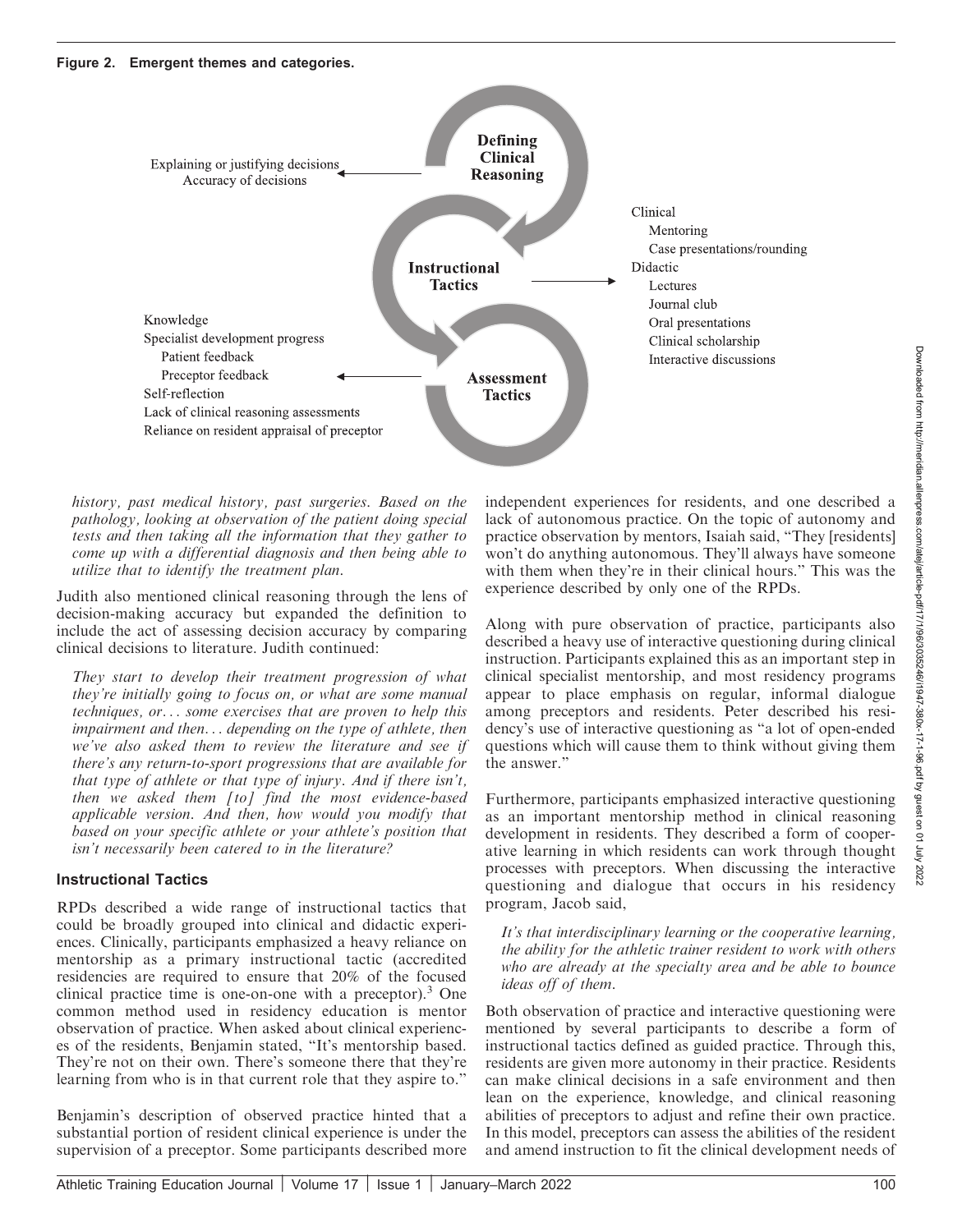the resident. Judith described her residents' clinical experiences:

Our focus is on rehabilitation. We have the program director, and then we have another key coordinator, and then we have 3 [people] that fill in as preceptors, or mentors. Our athletic training resident spends 3 afternoons in the clinic getting mentored, working with a coach treating patients. And then we also have a relationship with the local university and we have a physical therapist that functions in their athletic training room and does the long-term rehabs. There, our athletic trainers will spend typically 2 mornings in the athletic training room, mainly focusing on long-term rehab. And then depending on what sport they have an interest in, they also build a relationship with the staff athletic trainers at that university and help with some of the traditional like acute athletic training... covering practices and games. They also usually take the lead on any long-term care rehab or lingering injuries.

She continued to describe the mentorship process:

Working with our other mentors and just gauging and seeing how our residents are developing and performing throughout the residency year and then sitting down with them and trying to provide constructive criticism in areas for them to improve. Just making sure that development is occurring throughout the year.

Some other tactics discussed by participants included case presentation and rounding. In this, residents are described as completing several clinical case studies and presenting those case studies to preceptors or faculty of the residency, either in formal presentations or informal case rounding. A number of participants, especially those associated with residency programs based in the physician clinic setting, described presentation of patient information and care plan suggestions to the physician or preceptor as a common practice in their program. Describing this process, Isaiah said,

Along with any of the special tests that are needed, they should be able to look at some diagnostic imaging and suggest any further diagnostic imaging that might assist in a diagnosis and they should be able to present that case to their provider.

During the interviews, numerous instructional didactic tactics were mentioned. Tactics mentioned included lectures, journal club, oral presentations, clinical scholarship, and interactive discussion. Journal club was regularly mentioned by participants and described as occurring in relation to grand rounds completed with other providers within the organization. Not all participants described oral presentations as an instructional tactic, but a few did mention weekly or periodic presentation requirements from their residents. Along with presentations, evidence-based practice was mentioned a number of times. Participants described forms of clinical scholarship including literature examination, research, and dissemination of current rehabilitation trends at local and national conferences. Judith stated the following:

We have a pretty heavy research component to our program, and we want to make sure that they're well-versed, engaging in, and discussing and disseminating current trends in sports rehabilitation and then being able to have the chance to disseminate that at local and national conferences.

Although some participants were less descriptive of their didactic techniques, most described interactive formats as a more effective technique in the education of their residents compared to more traditional lecture styles. Peter explained it as follows:

We've gotten away from it [PowerPoint presentation] and we have made it more of a guided question-and-answer presentation to where it's more interactive with the group. To where questions are asked during the presentation where information is presented. And then there's question and answer during the actual presentation to where it creates professional dialogue rather than just sitting and watching information presented.

Like the interactive discussions for clinical instruction, didactic instruction that incorporated an open forum between preceptors and residents was described positively. Some RPDs describe participating in didactic education directly, whereas the majority recruited preceptors as the primary instructor in most didactic experiences. When asked about her residency's didactic education, Naomi explained, ''Our preceptors really take the lead on the didactic teaching. [They] do a really great job of making sure that it's an open forum for discussion and talking [residents] through that.''

#### Assessment Tactics

Residency programs also used multiple clinical reasoning assessment tactics. One method mentioned by participants was assessment of knowledge. Although no uniform method of knowledge assessment was described, a common practice seen in a few programs was the implementation of pretesting and posttesting of declarative medical knowledge, which is inconsistent with typical assessments of clinical reasoning. Some described this as occurring during each cycle of the residency to determine resident progression towards becoming a clinical specialist, and others used knowledge assessment primarily as a baseline measure to identify areas for growth within the resident. Jacob described his use of knowledge assessment:

I think first of all we have to find out where they are...truly identifying where they are on the continuum of their orthopaedic knowledge. We start with a test that's been developed within our program and our physicians and providers to identify areas that they do have understanding and in areas that they don't.

Naomi also described their use of medical knowledge testing in her residency program:

We also do a preassessment, posttest regarding their medical knowledge and their musculoskeletal knowledge and radiology and imaging review.

Another assessment tactic mentioned by all participants was the use of preceptors in resident assessment. This was the most mentioned form of assessment described by participants in this study. Residency programs rely heavily on structured and unstructured feedback from preceptors to describe how residents are progressing as clinical specialists. Examples of structured feedback included clinical competency evaluations and use of the AT Milestones.<sup>4</sup> Patrick mentioned,

We use things like the AT Milestones which are really based in the ACGME [Accreditation Council for Graduate Medical Education] core competencies. That's what graduate medical education uses. That's what physician residency and fellow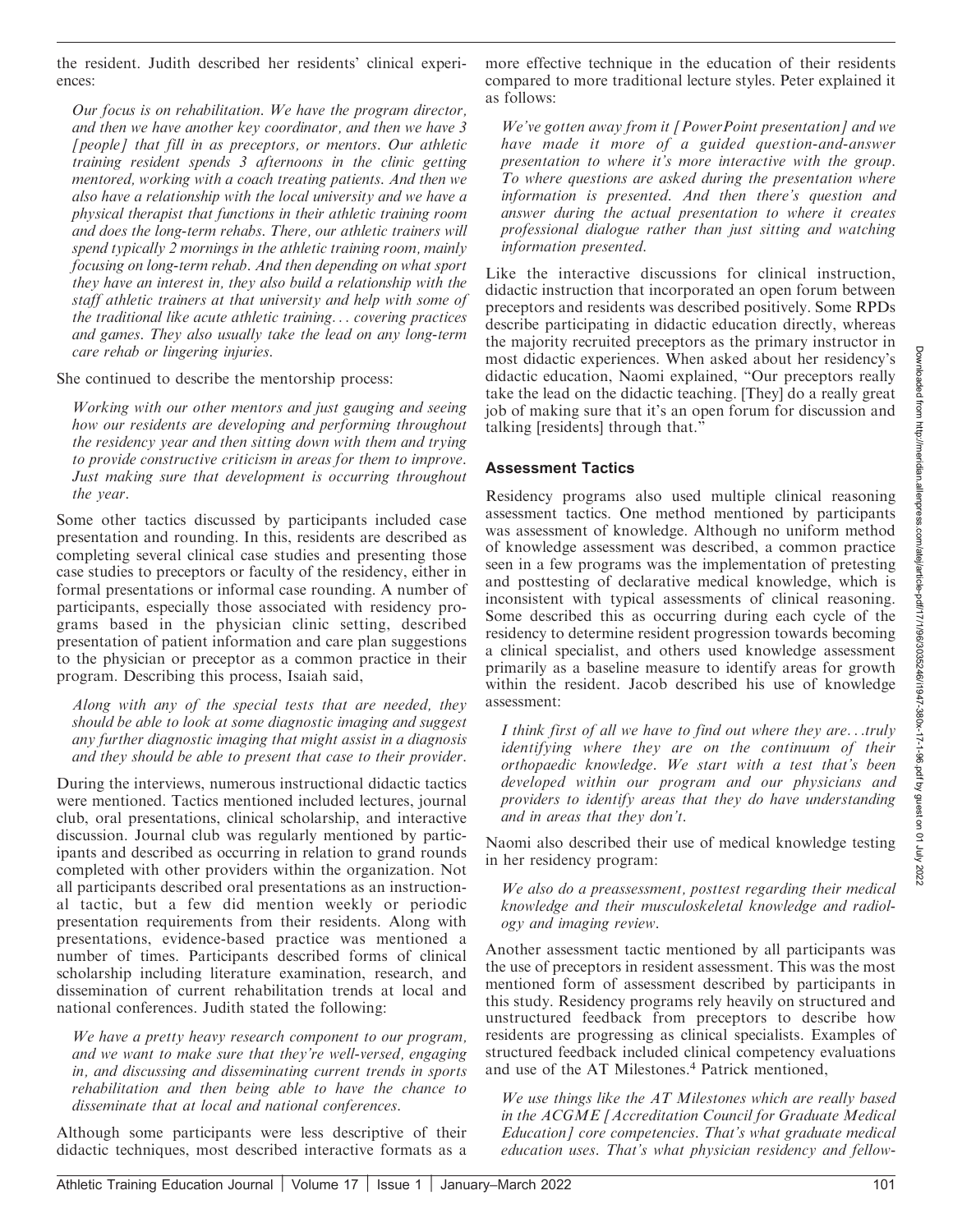ship programs use. So, it makes sense for us to utilize those as well.

Participants spoke favorably about the AT Milestones because they can be completed regularly to assess resident progress and give examples of action steps for residents to take to progress into the next box. However, the implementation of the AT Milestones varied among programs.

In combination with the structured formats of resident evaluation, participants also talked on regular use of unstructured feedback from preceptors. Most commonly, preceptors would subjectively describe resident progress with the RPDs based on their clinical experiences with the resident. Benjamin spoke on his use of unstructured feedback to assess resident development as a clinical specialist, stating,

In our planned and unplanned director-to-resident meetings, communications with those preceptors that are in clinics with them [residents] give me an idea of how our residents are doing and therefore I can verbally help them in improving.

In addition to reliance on preceptor feedback, some participants also involve the patient in the evaluation of residents. Patient feedback was described as important for resident development in assessing treatment effectiveness and getting an overall feel for how well the resident is providing patientcentered care. Judith expounded on this, stating that she would ''try to get feedback from the patients as far as how they feel like their treatment is going just to give them [residents] that patient's perception of things.''

The incorporation of patients was not mentioned by all RPDs. However, another assessment technique that was mentioned regularly in interviews was the use of resident self-reflection. Patrick mentioned, ''There's always informal feedback going back in reflection from the resident.''

Some residency programs used more structured styles of selfreflection, either through resident completion of the AT Milestones or regular goal setting. Others incorporated reflection and metacognition into the interactive discussions that occur in the program. And although patient, preceptor, and self-reflection of resident development were common, participants described a lack of clinical reasoning assessment when assessing clinical reasoning skill in preceptors. When asked about assessment strategies to ensure clinical reasoning in preceptors, Naomi stated the following:

As far as actively going back and checking whether or not our preceptors are doing that [clinical reasoning] actively as part of their practice, there's not a specific process that we go through. We just discuss a lot and try to close the loop with what we discussed with the residents and making sure that they're incorporating that when they're spending time with them.

This lack of formal clinical reasoning assessment was noted in participant responses. Those who did mention assessment of clinical reasoning almost entirely relied on resident appraisal of the preceptors' clinical reasoning capacity. As Naomi mentioned above, discussion with residents regarding the quality of the preceptor is the primary tactic used by residency programs. Isaiah echoed this in his response:

The athletic training resident also evaluates that [preceptor] during the rotation. So a lot of the things we developed over the years through discussion, both with the evaluating of the resident, and then also the resident evaluation of the [preceptor] and the training and education that was involved with that rotation. And that's how our educational offering right now has been shaped over the years.

Speaking directly to clinical reasoning assessment in preceptors, Jacob also said the following:

Well, that's actually one of the questions in our clinical competencies evaluations. It's one of the questions that our residents do evaluate the preceptor; it's part of that evaluation tool. So, we are ensured by the resident's evaluation of the preceptors.

# **DISCUSSION**

Clinical reasoning, the ability to weigh evidence with the specifics of a patient case and clinical experiences, is a critical skill at all levels of professional and postprofessional education.<sup>5–7</sup> However, as an athletic trainer progresses from being a competent clinician, the goal of professional education, to a clinical specialist, clinical reasoning skills should advance and residency graduates should demonstrate higher levels of clinical reasoning associated with a provider ready for advanced practice.<sup>4</sup>

Literature describes a combination of 2 primary models, analytical and nonanalytical reasoning, as the most effective means of reasoning during clinical evaluation.<sup>9</sup> Further, medical education research has identified instructional and assessment tactics effective at developing and measuring clinical reasoning.8,10,11,13,19,20 Physical therapy is one comparable profession in which residencies are designed with the goal of creating specialists in a specific content area. Physical therapy residencies often use a number of methods geared at developing and assessing advanced clinical reasoning, with mentorship, regular reflective exercises, and objective assessment tools constituting these tactics.<sup>6,7,12</sup> As residency programs increase in popularity throughout the athletic training profession, a better understanding of how programs currently perceive, instruct, and assess advanced clinical reasoning is a pivotal first step to ensuring effective outcomes in residency education. This study sought to capture these answers through semistructured interviews with residency RPDs, and as a result, the 3 emergent themes were identified.

#### Defining Clinical Reasoning

Participants' definitions of clinical reasoning as a process of either decision justification or decision accuracy align with the definition given by Jensen and Givens<sup>21</sup> that clinical reasoning is multidimensional, including a variety of cognitive activities regarding clinical judgment, decision-making, and actions. Most participants' definitions of clinical reasoning would fall under either analytical or nonanalytical reasoning; however, there seemed to be a heavier emphasis towards the hypothetico-deductive method of reasoning.<sup>8</sup> This was most apparent when RPDs described clinical reasoning as the process of taking information from a patient and using that, in conjunction with best evidence, to create a diagnosis or treatment plan. This characterization of clinical reasoning is hypothesis driven, with patient-collected data, evidence, and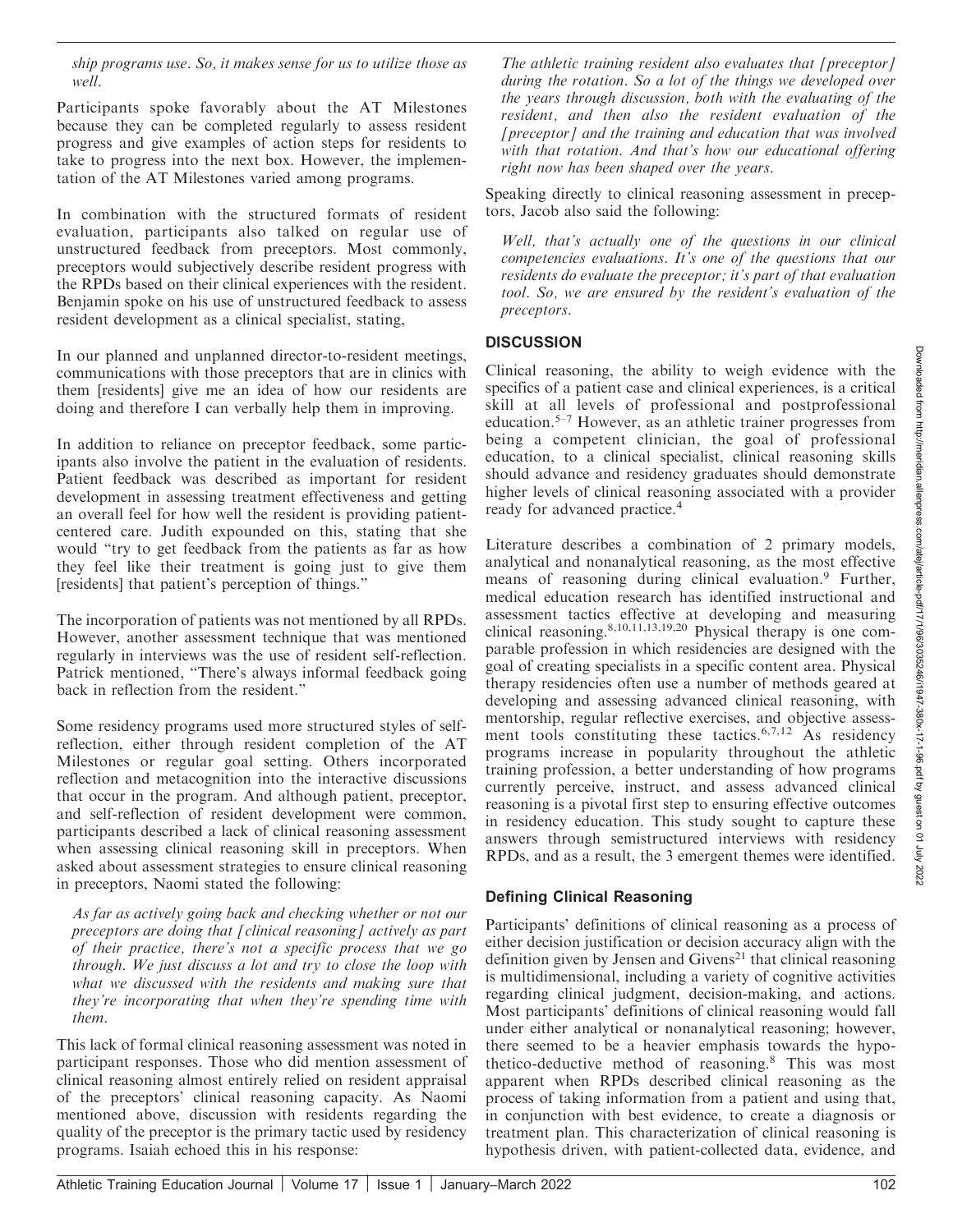Ánr 202

experience helping to guide the plan. Interestingly, literature often refers to this model as a ''novice'' approach to reasoning, which may raise questions to its presence in clinical specialist development.<sup>8</sup> An argument could be made that the heavy emphasis programs place on both medical knowledge and verbal or written metacognition may be helping shift "novice" clinicians to more "expert"-level reasoning in which residents are able to quickly and subconsciously pick from their previous knowledge and contextualized experiences to reach decisions.<sup>8</sup>

The second definition given by some participants was that clinical reasoning involves the accuracy of diagnosis and treatment planning. When considering diagnostic accuracy as a construct of clinical reasoning, it must be understood that bias can play a large role. Both hypothetico-deductive reasoning and case pattern recognition are suspect to bias.<sup>9</sup> However, literature suggests that a diagnostic approach in which clinicians are encouraged to use multidimensional reasoning can result in eliminating bias and fostering expertlevel reasoning that expands the spectrum of analytical and nonanalytical models. $8,9$  A noteworthy finding during this study was that when participants described clinical reasoning as both the process of taking relevant data to make a decision and then backing that data with evidence and metacognition, they seemed to be nurturing the same multidimensional reasoning described as necessary to reduce bias.

#### Instructional Tactics

Instructional tactics discussed by participants included didactic and clinical methods. Although some participants mentioned case presentations and rounding, clinical mentorship was the most emphasized strategy among responses regarding clinical reasoning instruction. Previous research has shown clinical mentorship to be effective in improving patient outcomes and clinician performance along with the development of practitioners' clinical reasoning capabilities.<sup>12,22</sup> It is no surprise that mentorship is a foundation of resident development. However, the application of clinical mentoring did differ between programs. Because mentorship was described by participants as occurring primarily between preceptors and residents, it is important to compare the mentoring styles described by participants (observation of practice, interactive questioning, and guided practice) to current best practices for effective preceptorship. Some qualities of effective preceptorship include talking through processes and allowing students to have a hands-on learning approach, $23,24$  which aligns well with interactive questioning and guided practice techniques described by participants. Some participants described few to no autonomous practice opportunities for residents. This is contrary to best practices found in literature, which suggest a balanced clinical experience of guided practice and autonomy provides postprofessional students with opportunities to advance clinical decision-making abilities.<sup>25</sup>

Didactically, traditional lecture was described by some of the participants, whereas others reported a more open-forum, interactive, and collaborative learning environment. It seems most residency programs have adopted collaborative learning and social interdependence theory, an evidence-based method of instruction through regular interaction between peers,  $26$  as the go-to style of teaching within their programs. Cooperative

learning not only encourages communication and teamwork to solve problems; it has also been described as an effective tool for social and emotional development in learners.<sup>27</sup> It is important to note, however, that true cooperative learning strategies involve more than just communication between students; they also involves structured opportunities for students to engage with others and develop critical reasoning skills along with improved knowledge retention.<sup>27</sup> In a cooperative learning model, instructors are not considered "expert transmitters of knowledge" but instead create an environment where students can flourish intellectually.26–28 When considering the goal of residency programs is to develop clinical specialists, instructional tactics that are geared towards advanced emotional, social, and critical reasoning development are more beneficial than programs that focus on delivery of academic content. If residency programs want to develop advanced clinical reasoning, they should consider an integrated approach of clinical mentorship questioning and didactic discussion of the decision-making process.

Journal club was another didactic tactic used by most of the residency programs that engaged in this study. Journal club is understood as regular meetings between individuals to critically discuss current articles and their applicability to clinical practice.<sup>29</sup> The use of journal club has been shown to improve knowledge, reading habits, and critical appraisal skills.<sup>30</sup> This can help to set the resident up for success in the other didactic tactics mentioned by the participants, clinical scholarship, and oral presentations. As residents engage in scholarly activities such as case studies or dissemination at conferences, their ability to translate relevant knowledge into practice will also improve.31

# Assessment Tactics

In order to know if residency programs are producing clinical specialists with advanced clinical reasoning skills, programs should be assessing these skills in their outcomes.<sup>8,10,14</sup> When discussing assessment tactics in residency education, some participants described the use of medical knowledge assessments as a means of capturing both baseline and progression data from the residents. Although not directly a measure of clinical reasoning, expansive medical knowledge is a prerequisite for clinical reasoning, as a greater wealth of knowledge helps clinicians make more informed decisions.<sup>8,32</sup> In addition to knowledge assessments, all participants described some level of assessment of the resident's specialist development progress. This occurred through structured and unstructured feedback from patients and preceptors. Traditionally, patient feedback has been used as a tool for quality improvement.<sup>33</sup> Although this is likely part of the reason for its implementation in residency education, it could be deduced from participant responses that the goal of patient feedback was to assess intervention selection effectiveness. This type of assessment could work for clinical reasoning when considering the definition of decision accuracy given by some of the participants. Other RPDs described use of patient feedback as a method to emphasize patient centeredness in resident clinical practice. Residency programs and those looking to develop advanced clinical reasoning should consider innovative ways to use patient data to assess development.

Preceptor feedback was the most discussed method of advanced clinical reasoning assessment and could be separat-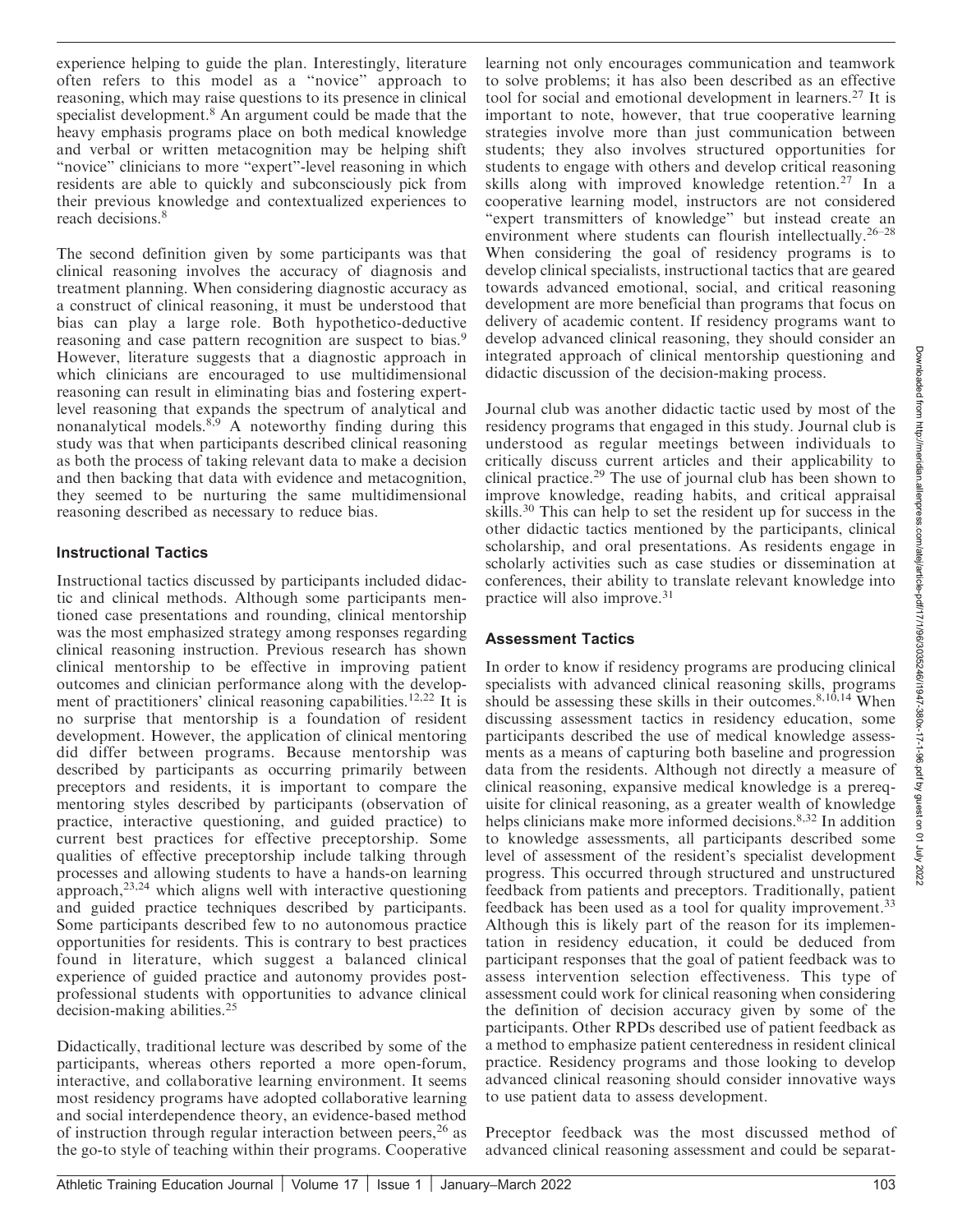ed into structured and unstructured categories. Many participants described the use of some sort of competency evaluation assessing the resident's progression over time. Many programs use preceptors to complete these evaluations of the residents. Although some responses were vague about the structure of their clinical competency assessments, others mentioned their use of the AT Milestones specifically.<sup>4</sup> The AT Milestones were developed for use in resident education to assess residents across core and specialist competencies.<sup>4</sup> Participants who used the AT Milestones appreciated the structure of the tool and its specific examples of actions that should be seen in each column of progression from early learner to advanced practice, the goal of a residency graduate.<sup>4</sup> This should support the use of AT Milestones in other programs, as well as across the levels of learning, that have yet to implement the tool. However, the more consistent use of clinical competency committees could make the AT Milestones a more effective measure of clinical specialist development.<sup>34</sup> Clinical competency committees should be composed of the RPD, preceptors, and other faculty representatives who meet regularly to ensure the program is effectively progressing residents to be advanced-practice clinicians upon graduation.<sup>35</sup> Self-reflection was also incorporated by the residency programs, through regular journaling, reflective discussions, or self-evaluation using the AT Milestones. These reflective reasoning and metacognitive exercises are supported as effective means of clinical reasoning instruction; however, we could find little evidence that selfreflection is an accurate measure of advanced clinical reasoning assessment.10,36

Unstructured preceptor feedback was explained as formal and informal discussions between residents, the preceptor, and the RPD. This form of assessment seemed to often pair simultaneously with the clinical interactive questioning and didactic discussions. Although the immediate reaction to unstructured assessment of clinical reasoning by preceptors is that it may seem too subjective to include in residency education, there is evidence that expert judgment, especially when taken in through a collective "shared subjectivity," can lead to effective measures of clinical reasoning.<sup>37</sup> This method requires the evaluator to be skillful enough in advanced clinical reasoning to be considered an expert among like peers. When asked about the assessment of clinical reasoning skills in preceptors, participants noted either a lack of clinical reasoning assessment altogether or a reliance on appraisal by the resident. Resident assessment of preceptors, formative and summative, can be beneficial to determine the quality of teaching and training the preceptor demonstrates, $^{23}$  but it is unlikely that residents, who are not yet clinical specialists, could accurately appraise the clinical reasoning abilities of the preceptors.

When asked specifically about clinical reasoning assessment tools, most participants described no objective measures of clinical reasoning beyond preceptor and resident feedback. Although most RPDs did not indicate knowledge of current assessment tools available, a few did demonstrate openness to implementing tools into their program if a tool was shown to be effective. Several tools, such as the Diagnostic Thinking Inventory<sup>14</sup> and the Script Concordance Test<sup>13,19,38</sup>, have been developed and used in medical education to measure clinical reasoning among entry-level and postprofessional students.<sup>13,14,19,38</sup> The Diagnostic Thinking Inventory has

been shown to have face validity for assessment of analytical reasoning in athletic training students.14 The Script Concordance Test has been demonstrated as a reliable tool in assessing nonanalytical clinical reasoning in postprofessional medical education.13,14,19,38 Implementation of these tools along with the use of consensus building could better address the lack of assessment tactics that objectively measure change and resident-appraisal reliance issues currently found in residency programs.11–14,19,34

# LIMITATIONS

Because this is the first qualitative study to our knowledge to interview athletic training residency RPDs about their instruction and assessment of clinical reasoning among residents, some limitations do exist that are common in qualitative studies. Interviewer bias is always possible. However, we attempted to reduce bias through multipleanalyst coding and external review. Additionally, a limited number of participants, although representative, resulted in a smaller amount of data to code from. Future studies could investigate perspectives of others involved in residency education, such as preceptors, faculty, or residents themselves. As residency programs expand, future research may have larger pools of accredited programs to collect data from. With the reliance on preceptors to appraise advanced clinical reasoning, a promising future study could evaluate how preceptors are trained in residency programs, specifically to train their abilities to foster and appraise advanced clinical reasoning.

# **CONCLUSIONS**

Advanced clinical reasoning is a vital skill for a clinical specialist. RPDs describe clinical reasoning as both the justification and accuracy of decisions. Residency programs engage in several effective instructional tactics, placing a large emphasis on cooperative learning techniques and clinical mentorship. An interesting finding is that when describing assessment of residents, RPDs often pointed back to the subjective assessments gathered by preceptors through observation and discussion. Subjective assessment by preceptors skilled in clinical reasoning can be an effective measure, but most programs do not describe incorporating preceptor clinical reasoning evaluation beyond appraisal by the resident. This study highlights the importance of robust measures of clinical reasoning in the development of clinical specialists. Residency programs should consider including more formal assessments to measure clinical reasoning in both residents and preceptors. Additionally, we suggest programs engage in more clinical consensus building through clinical competency committees. Application of effective instruction and assessment tactics in residency education will result in improved clinical specialists and is vital to the progression of the athletic training profession.

#### REFERENCES

- 1. Neibert PJ. Novice to expert practice via postprofessional athletic training education: a grounded theory. accreditation of post-professional athletic training residency programs Train. 2009;44(4):378–390.
- 2. Perrin DH. Athletic training: from physical education to allied health. Quest. 2007;59(1):111–123.